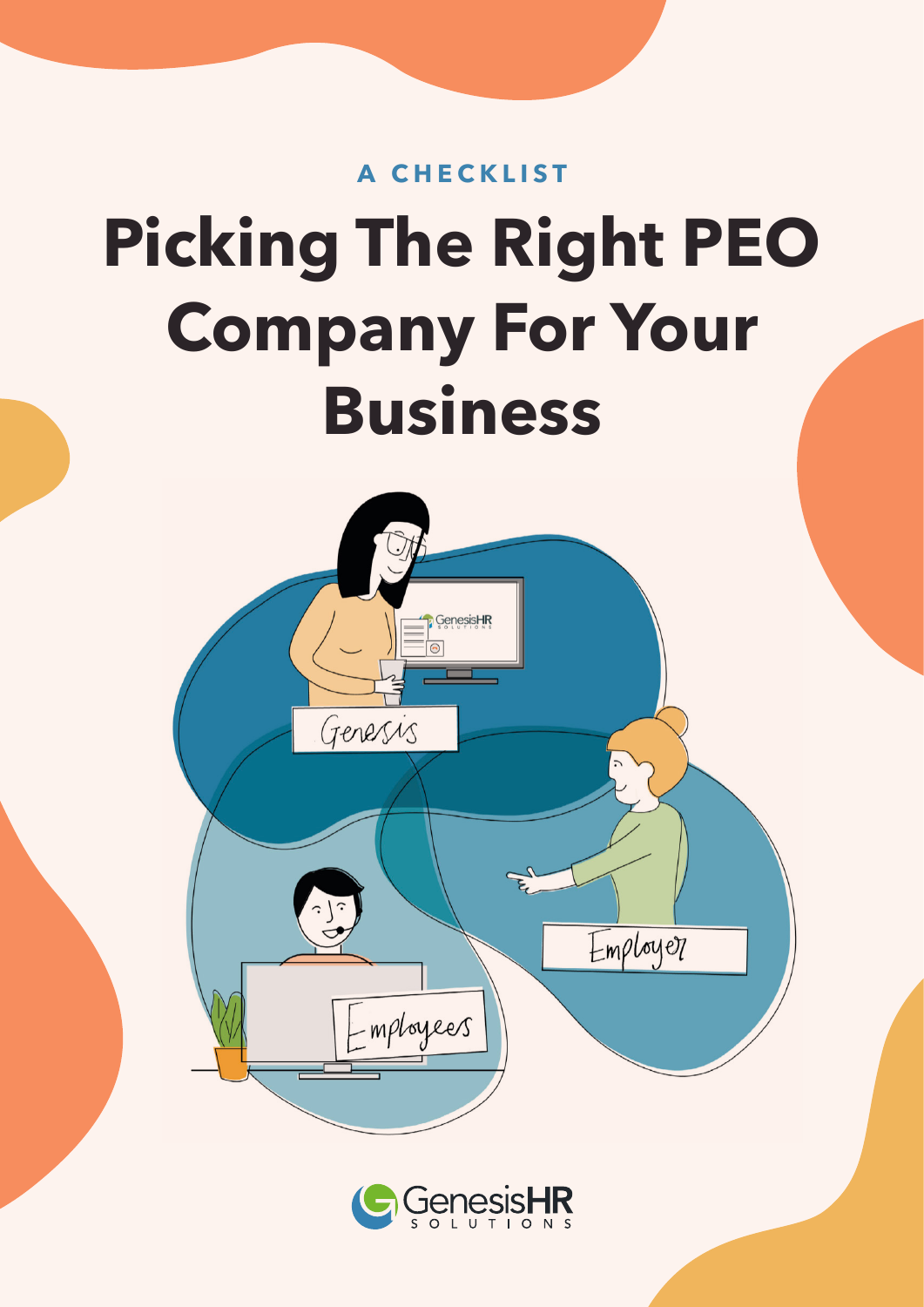# **Introduction**

You're overwhelmed by HR administrative tasks that are persistent, complex, and headache-inducing. You don't have time to take care of all these tasks on your own (nor does your already established team), so you're considering outsourcing to a Professional Employer Organization, or PEO.

But where do you start?!

Picking the right PEO for your business can feel overwhelming—you're investing a lot of money (and trust) into the PEO you choose, so you want to make sure you choose wisely. To guide you through the decision-making process, we've created a printable list of questions to ask each of your potential partners that will help narrow down your choices.

*Finding the right PEO company can be critical to your success—and as New England's premier PEO for small to midsize businesses, we at GenesisHR know a thing or two about what the best PEOs have to offer. We'd be honored to be added to your list of prospective PEOs!*



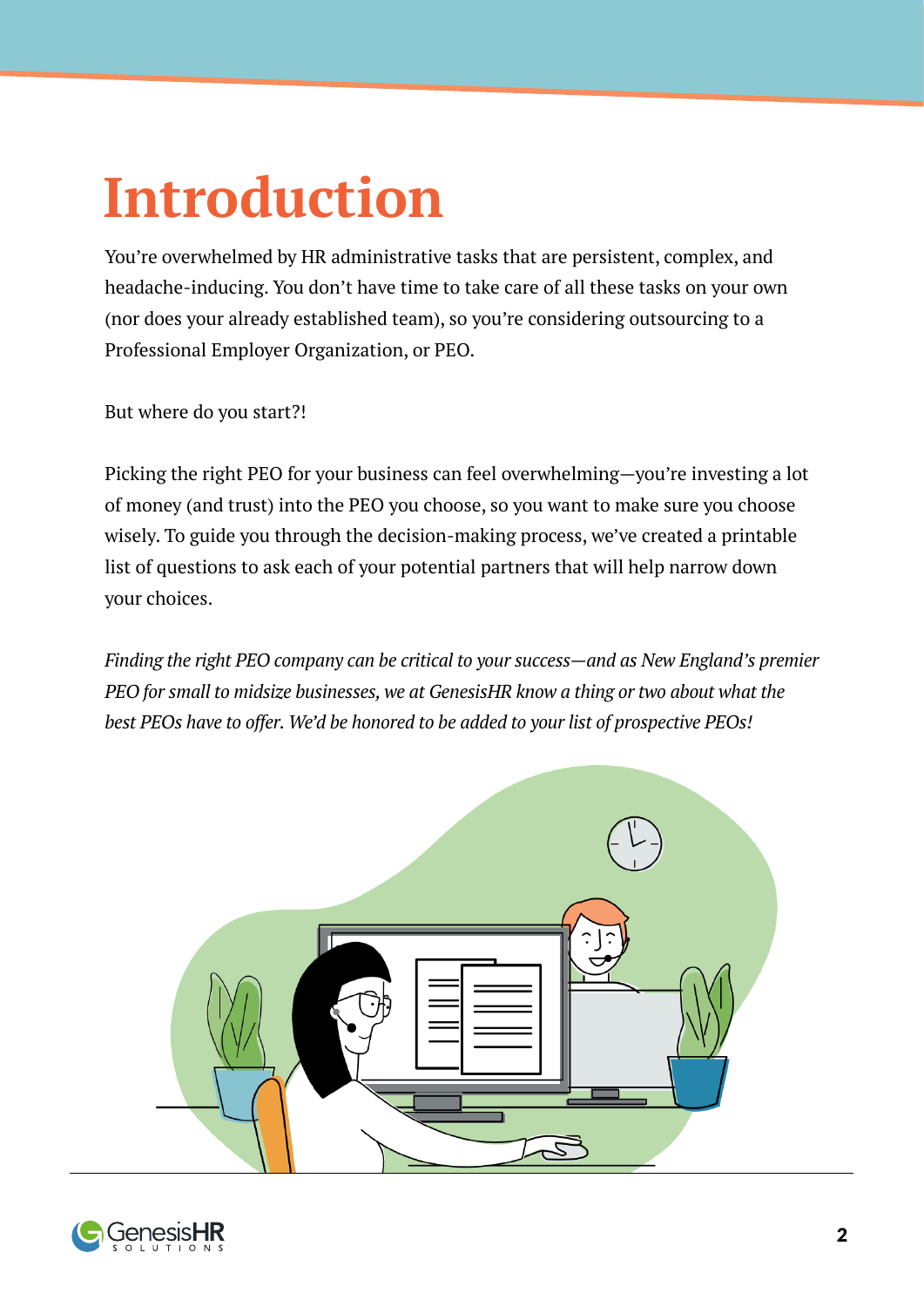### **What are your employees' credentials?**

You wouldn't trust your luxury vehicle to a first-time mechanic, and you wouldn't hand your newborn baby to an inexperienced babysitter. So why would you place your company in the hands of a PEO whose employees don't have the expertise to navigate all your HR challenges? Make note of every employee's specialties so you can make sure the company has all aspects of human resources covered. Ask about their competencies in benefits, payroll, compliance, and regulations, and even the number of years they've worked in HR.

Each of these areas has professional designations that can be obtained through organizations like SHRM. These designations will also indicate to you that the PEO company you're investigating knows what they're doing. At GenesisHR, we earn our clients' trust by bringing to the table competencies and designations from various professional organizations under the HR umbrella, including **[The Employer Services](https://www.peoreliability.org//GenesisHRSolutions)  [Assurance Corporation \(ESAC\) accreditation.](https://www.peoreliability.org//GenesisHRSolutions)**

#### **What is your company's experience level?**

Beyond looking at individual credentials, you'll also want to identify the experience level of the PEO company as a whole.

- How long has the PEO been in business?
- What is the average tenure of their staff?
- How long do clients stay with the PEO?
- Does the company provide references and testimonials?

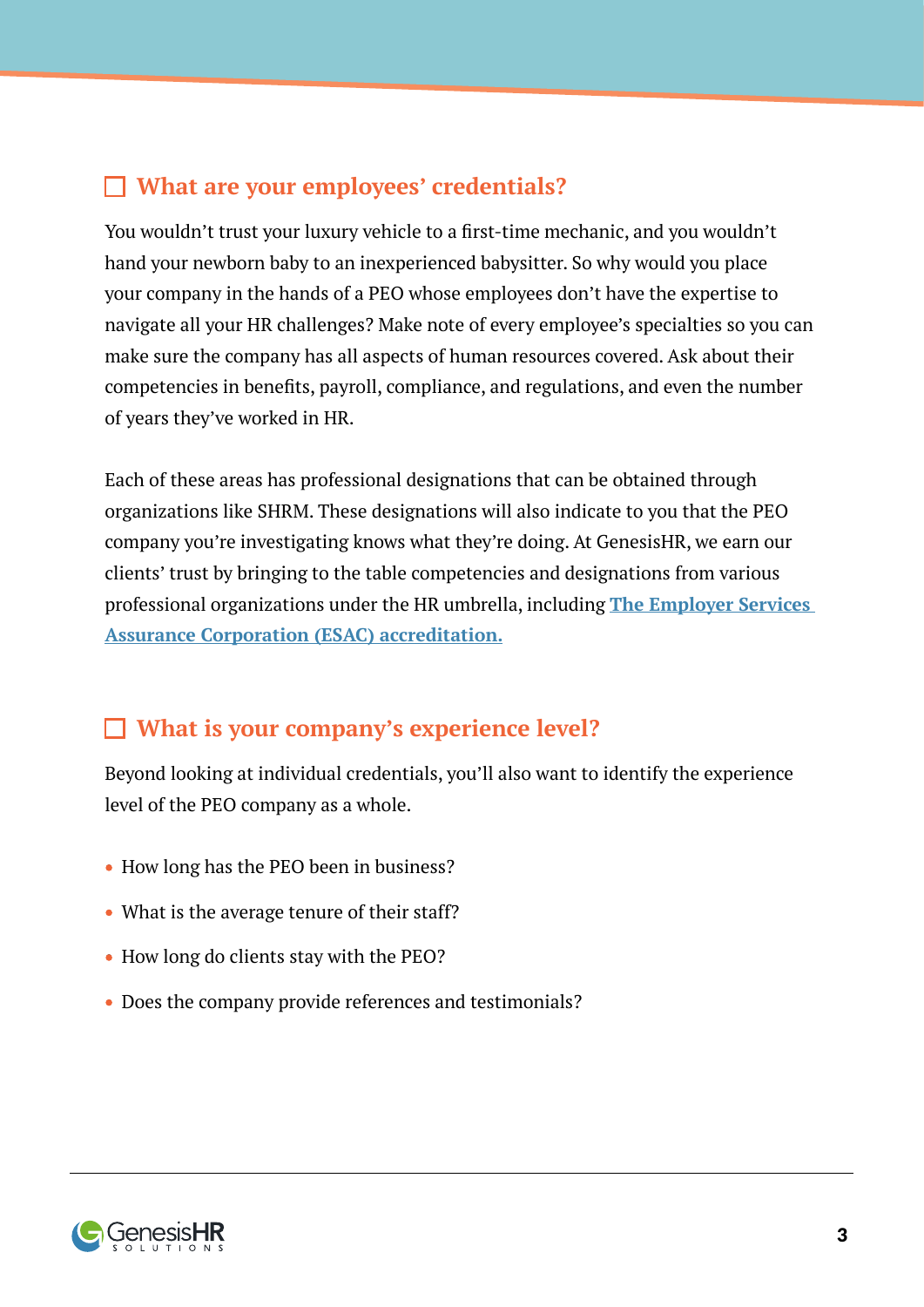## **Are you a [Certified PEO](https://genesishrsolutions.com/peo-blog/irs-approves-first-group-certified-professional-employer-organizations-cpeos/) (CPEO)?**

IRS-designated CPEOs are held to very strict financial reporting requirements. They must file their taxes accurately and on time, and manage their business finances well (so the business remains healthy and won't disappear overnight). CPEO designation is difficult to earn: **Of 900 PEOs in the industry, fewer than 10 percent hold CPEO designation. [GenesisHR is proud to be among the 84 firms nationwide that were](https://content.govdelivery.com/accounts/USIRS/bulletins/19ed6b8?reqfrom=share)  [included in the first wave of approvals for Certified PEOs.](https://content.govdelivery.com/accounts/USIRS/bulletins/19ed6b8?reqfrom=share)**

#### **How well will the PEO company meet the needs of your organization?**

An often-heard complaint from customers of large PEO companies is that their calls don't get answered in a timely manner, or they get pushed into an anonymous 800-number calling service. When you're dealing with employee benefits and HR needs, responsiveness and customer service should never be compromised.

To make sure the PEO company you're interviewing is proactive about meeting its clients' needs, ask the following questions:

- Is there a service level agreement?
- What can I expect with regard to you returning phone calls and emails?
- Do you have a dedicated team for customer service?
- If a dedicated team, then is there a back-up when not available?
- Do I have a dedicated team and my employees call an 800#?

You will not find a PEO company that takes its service to clients more seriously than GenesisHR. Our clients choose us because we're easy to work with—we provide simple, transparent billing and our own team of HR experts responds to questions promptly. We're always here when you and your employees need us.

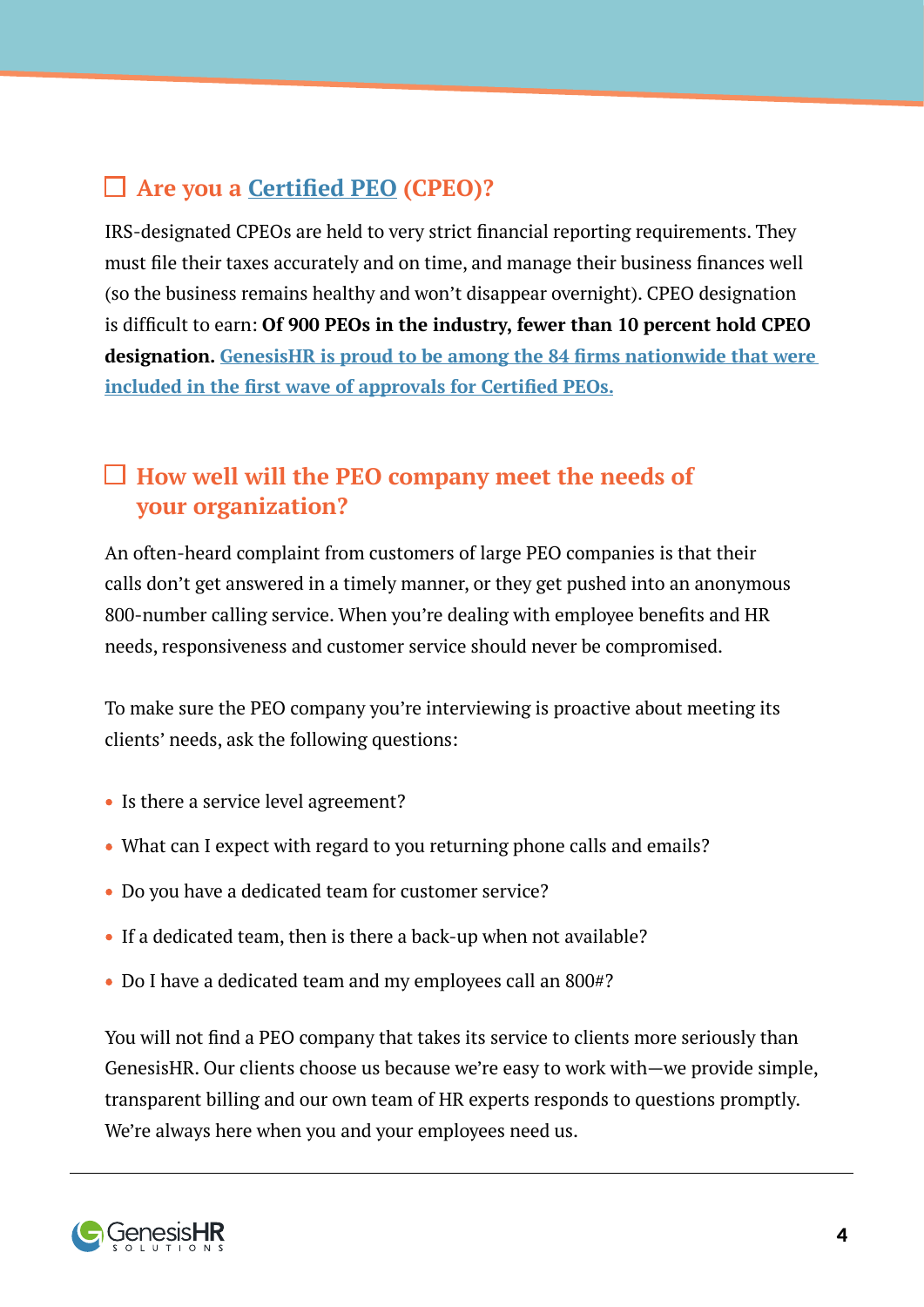#### **What technology will you bring to our organization?**

Partnering with a PEO company should give your organization access to advanced technology. Often, PEOs give small and midsize businesses automation and efficiency tools they wouldn't have access to otherwise. To find out what tech they offer, ask these questions:

- Do you offer any self-service features?
- What does reporting look like?
- Does our company (and all our employees) get access to the data?
- Can we get a demo to see how your software/system really works?
- How does your technology compare to other options?

GenesisHR's industry-leading, mobile-enabled technology saves you time when it comes to handling your HR, benefits, and payroll needs. It's a hassle-free experience every time you log in.



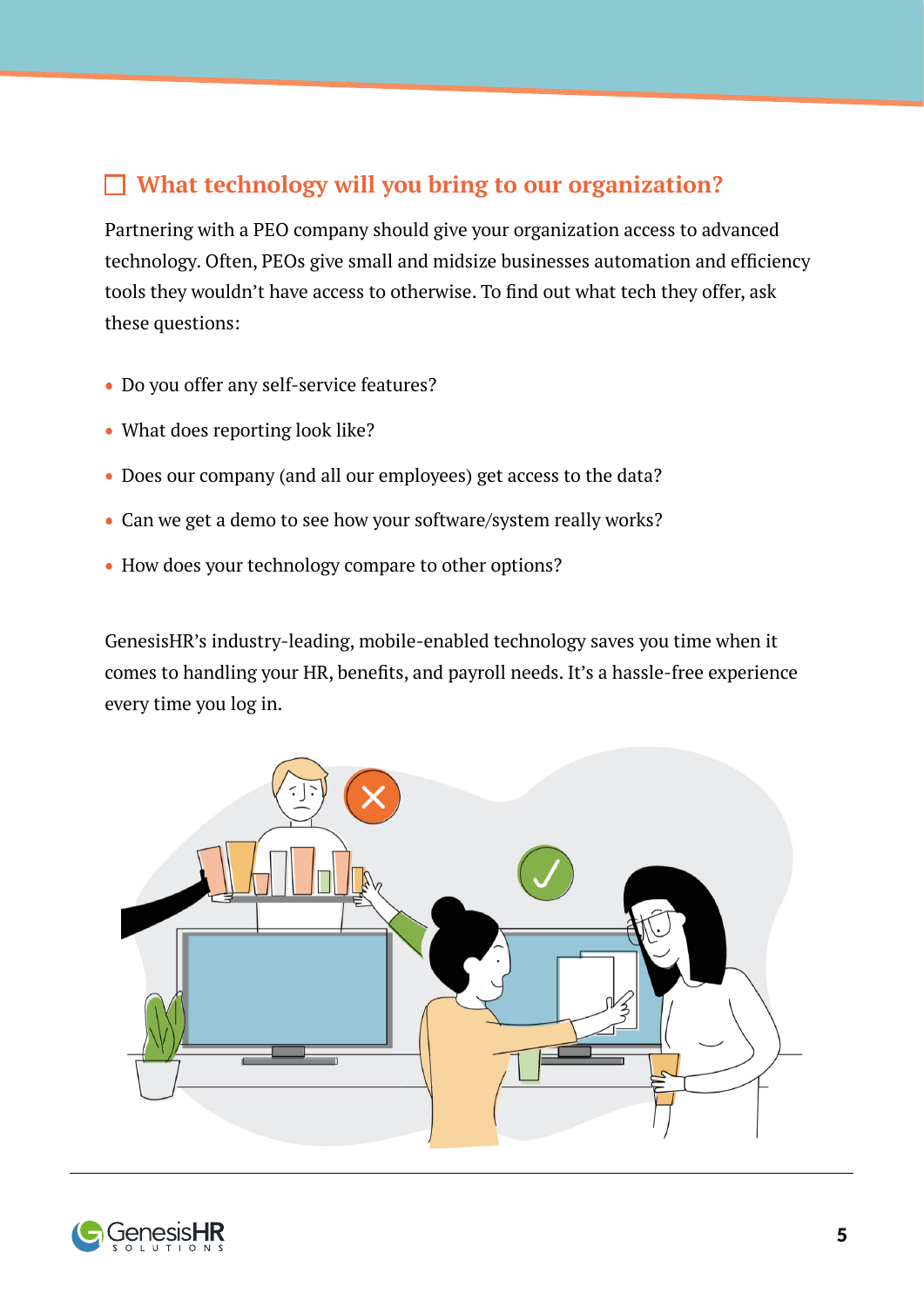#### **What is your strategy with regard to health insurance?**

Business owners are used to getting renewals for health insurance every year and making changes to mitigate increases. One of the biggest value propositions of a PEO is that they should be able to provide better benefits—and manage them more efficiently—than a small business can on its own. To dig deeper in this area, ask:

- What is your strategy to mitigate increases on insurance? Do you offer lowcost options? Will you take away benefits valued by employees? At Genesis, our philosophy is to offer stability. We believe businesses and employees want a stable benefits platform that doesn't change year over year, but that offers enough choice for employees to reduce their costs if needed.
- Do you change carriers frequently? How frequently?
- Do you change plans frequently? How frequently?
- How do you manage overall risk in a health plan?

#### **How flexible and scalable are your solutions?**

When choosing a PEO company, make sure you know whether their offerings are onesize-fits-all or customizable, with the flexibility to meet your needs differently as you grow. With growth comes complexity, and the need for more help. Larger companies are subject to more regulation, including FMLA and ACA requirements.

The expectation is that the PEO company you partner with will be able to help you now, and in the future. At Genesis, we expect that our relationship with you will evolve as employee headcount grows.